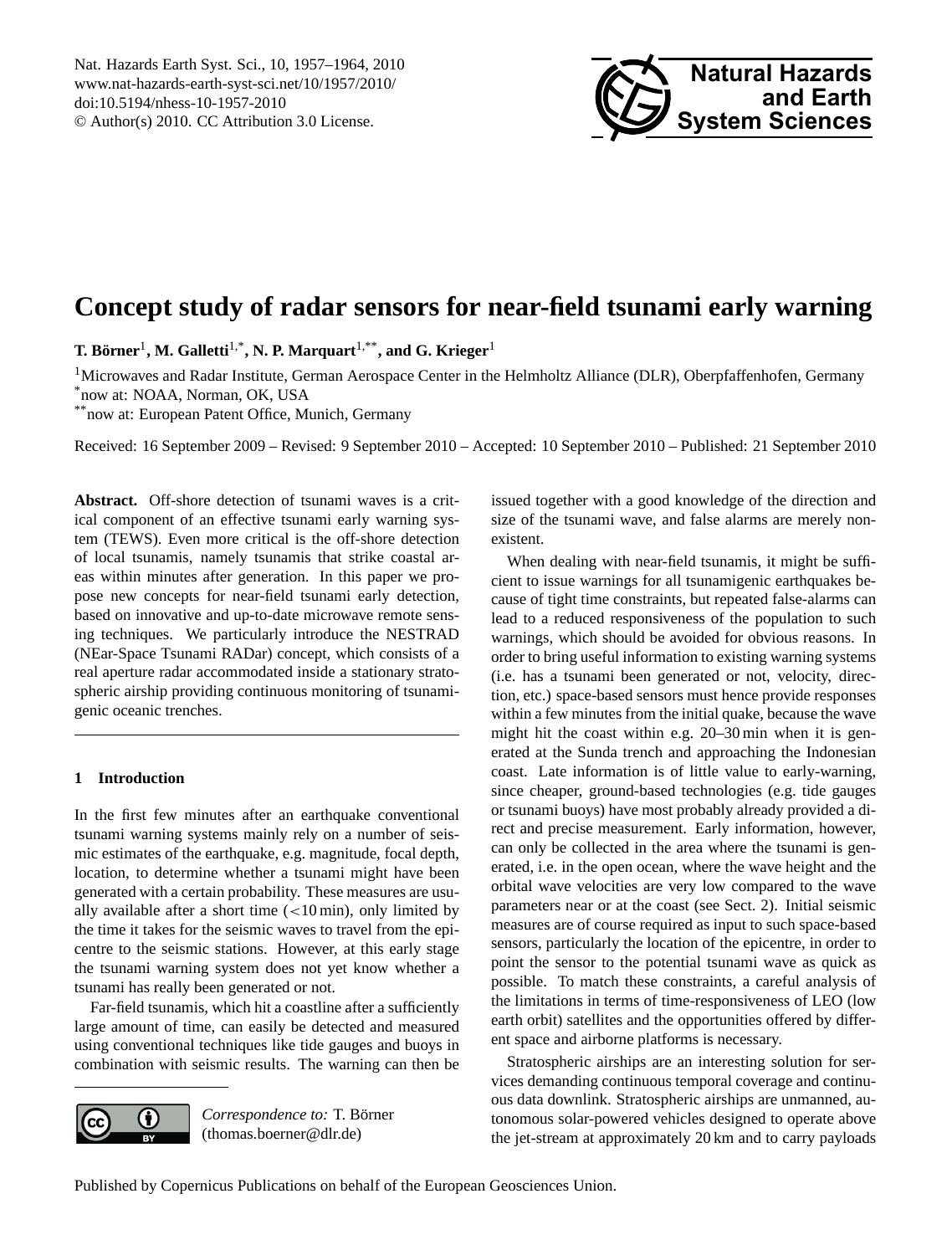of up to a few tons (Hanlon, 2005; Qureshi, 2003; Cooney, 2009). The airships, measuring more than 100 m in length, can be used for both military and civilian applications. Besides early-warning and post-disaster damage assessment, they offer reliable and continuous downlink transmission and might also serve the purpose of mobile data communication.

The NESTRAD concept presented in this paper consists of a C-band phased-array radar accommodated inside a stratospheric airship, providing quasi-geostationary, all-weather, 24/7 coverage and consequently a response time less than 5 min. It is meant to detect tsunami-induced RCS modulations (tsunami shadows) (Godin, 2004; Troitskaya et al., 2008), tsunami wave height as well as tsunami orbital velocities. Depending whether the platform is stationary or slowmoving, it can operate as a real aperture radar or as a synthetic aperture radar (SAR).

The performance analysis shown in the following tries to give an account on the system capabilities to resolve tsunamirelated geophysical features. In particular, the detection of radar cross section modulations (Godin, 2004) is expected to provide wide area coverage. In this case modulations of a few dB should be present for tsunamis of virtually any size.

#### **2 Radar relevant tsunami signatures**

In this section we review, from a radar remote sensing viewpoint, all known tsunami-related signatures. For each detectable geophysical feature, every sensor with either proven or potential detection capability is listed and briefly discussed. Each sensor relies on at least one principle of detection but, obviously, one sensor can combine more principles of detection.

## **2.1 Tsunami wave height**

Wave height is the most intuitive physical feature of an ocean wave and can be measured by tide gauges at shore, ocean bottom pressure sensors off shore and, lately, tsunami wave height measurements were recorded by satellite-borne altimeters (e.g. Okal, 1999). Satellite altimetry relies on nadirpointing radars carried onboard a number of satellite missions like ESA's ERS-1, ERS-2, ENVISAT, SENTINEL and the series of US-French satellites Topex/Poseidon, Jason-1 and Jason-2. On Boxing Day 2004, a number of altimeters accidentally overflew the tsunami wave and provided the scientific community with valuable measurements (e.g. a wave amplitude of 0.7 m in the open ocean). Following this accidental data-takes, concepts were put forth for tsunami earlywarning from space. The proposed concepts envision a number of LEO microsatellites carrying altimeters (implemented either with active or passive radar technology). For example, results from the GANDER project (Global Altimeter Network Designed to Evaluate Risk) (Allen, 2006) put forth a constellation of 24 micro-satellites (4 satellites in each of 6 near-polar orbits at 1682 km altitude, orbit period 2 h) in order to overfly a tsunami within 30 min from the initial quake. An interesting alternative to classical altimeters is to use GNSS reflectometry, as proposed in (Stosius, 2010). However, the satellite still has to overfly a ground station for the data downlink, which might well take another 30 min under rather favourable conditions. If a constellation of satellites is put forth for tsunami early warning, intra-satellite communication links should be envisioned to match the constraints dictated by near-field tsunami early warning.

Since tsunami wave heights in the open ocean are expected to be far below 1 m, detecting such a small change will certainly be a challenge. The Topex/Poseidon and Jason-1/2 altimeter measurements already showed that averaging over long times is required to resolve these changes, and it might become impossible for low amplitude tsunamis, especially under bad weather conditions where the ocean is already very rough.

However, one advantage, which is true for all signatures mentioned in this section, is that tsunamis are extremely large-scale phenomena and that the changes, although being very small, apply for very large areas in the order of hundreds times tens of kilometers or even more. By continuously monitoring these large areas and by adequate averaging and filtering, it should be possible to extract even small changes from the overall statistics.

#### **2.2 Tsunami orbital velocities**

As with every ocean wave, tsunami propagation relies on the elliptical movement of water masses. Even though the group velocity of the wave is generally high (700 km/h in the open ocean, slows down with shallower bathymetry) the horizontal orbital velocities of water masses accomplishing tsunami propagation are extremely small. The horizontal orbital velocity of a tsunami wave  $U<sub>h</sub>$  can be calculated using the following formula (e.g. Lautrup, 2005; Myers, 2008; Bryant, 2001)

$$
U_{\rm h} = A \sqrt{\frac{g}{D}} \tag{1}
$$

where  $A$  is the wave amplitude,  $g$  is the gravitational constant and D is the ocean depth. For the Sumatra Boxing Day tsunami in 2004, which had an amplitude of 0.7 m in the open ocean with a depth of 4000 m, the horizontal orbital velocity  $U<sub>h</sub>$  results to 3.5 cm/s. This value certainly represents the upper bound of expected velocities; smaller (average) tsunamis should be in the range of 1–2 cm/s. These orbital velocities are amplified by shallow bathymetric features and might reach tens of cm/s or even m/s in coastal areas. Tsunami orbital velocities might be detected by along-track interferometric SAR systems (Romeiser, 2000) and HF surface wave radars (e.g. Lipa, 2006; Anderson, 2008).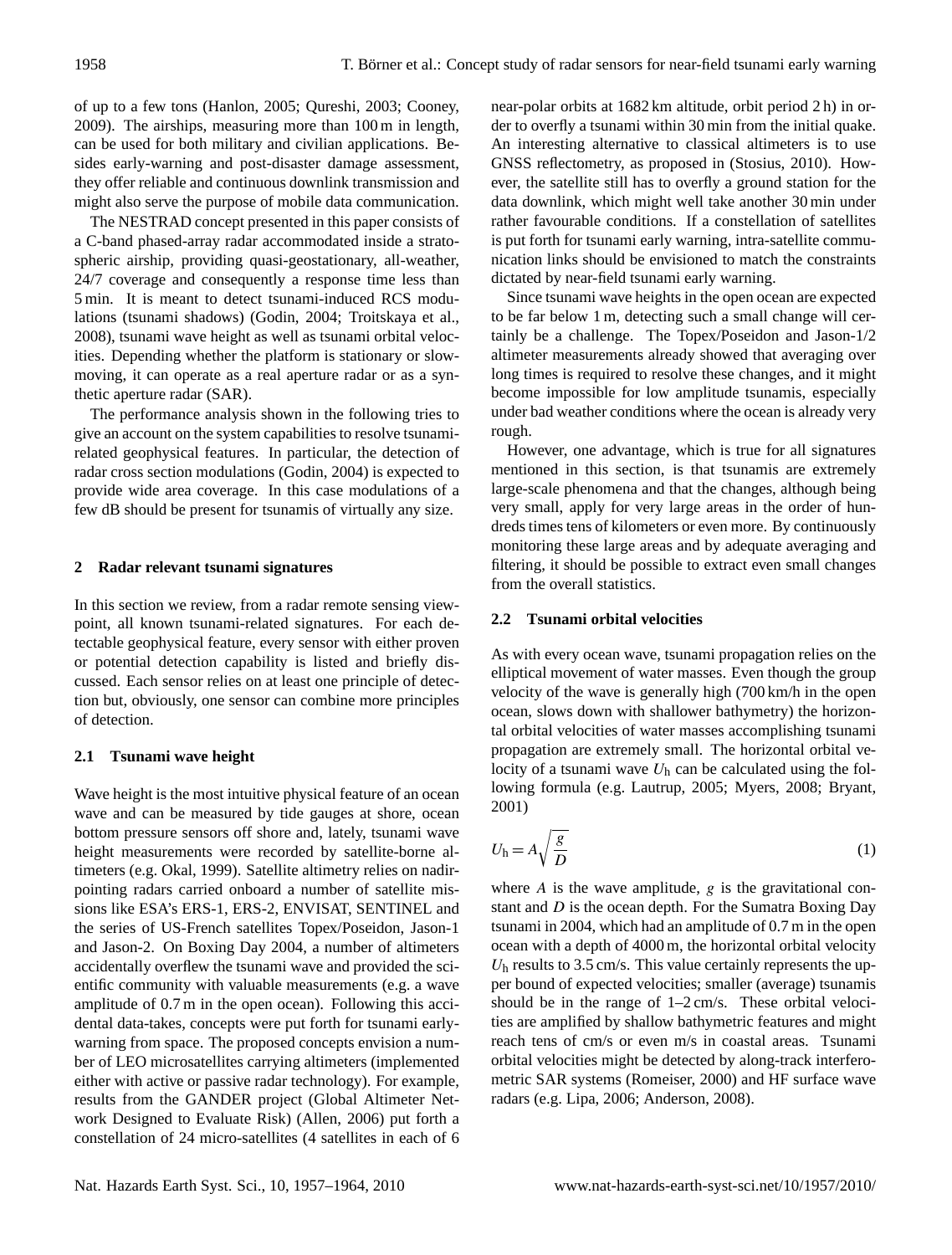#### **2.3 Tsunami shadows**

Tsunami shadows are spatially extended alterations of the radar cross section of the ocean surface. Observations of tsunami shadows, i.e., extended darker strips on the ocean surface along the front of a tsunami wave were first reported by the pilot of an aircraft overflying the 1946 Aleutian tsunami (Perkins, 2004). Later, observations were reported by eye-witnesses located at different points along the shore of the island of Oahu, Hawaii, coinciding with the arrival of a small tsunami triggered by the 1994 Shikotan earthquake. Besides optical observations, tsunami shadows were also observed at microwave frequencies by satellite altimeters overflying the Boxing Day tsunami (Godin, 2004; Troitskaya et al., 2008). This unique data-take confirmed the presence of relevant (a few dB) variations of the ocean surface radar cross section (RCS) associated with the tsunami wave front. However, the physical mechanisms causing tsunami shadows are not yet entirely understood. The most likely explanation is that the orbital velocities of the tsunami wave cause modulations of wind velocity over the sea surface and thus cause variations of the intensity of short surface waves.

These observations suggest that satellite altimetry, synthetic aperture radar (SAR), scatterometers and radiometers might have good tsunami detection capabilities. Of particular significance is the fact that the tsunami shadows propagate at a known and very distinct speed, which allows for their unambiguous differentiation from other features on the ocean surface. Therefore these shadows appear to be the most promising detectable signature for the near-field problem and for tsunami detection in the open ocean in general. Further research is however needed to evaluate the time needed for tsunami shadows to build up after the tsunami inception.

#### **2.4 Tsunami-induced internal waves**

Tsunamis are long gravity waves and, like tides, have the capability of triggering internal waves under given oceanographic conditions. Internal waves generated by the Boxing Day tsunami were recorded by MODIS (Santek, 2007). Even though internal waves appear as radar cross section variations of the ocean surface, it is worth reminding that the generating mechanism and the spatial scale of these features are completely different from tsunami shadows.

All these features are ocean surface physical features, and might be detectable by satellite borne sensors (SAR, satellite altimeters, scatterometers and radiometers). Indeed, a number of mechanisms (either known or unknown) might contribute to tsunami-induced radar cross section modulations and chances are that these effects are strong enough to be used as principles of detection by future tsunami warning systems. This involves not only detection but also an estimate of the tsunami magnitude. Ultimately, a stationary sensor (e.g. NESTRAD) has the possibility to learn normal patterns and detection and/or magnitude estimation can be achieved by comparing pre- and post-quake patterns.

#### **3 The NESTRAD concept**

NESTRAD consists of a phased array real aperture radar operating at microwave frequencies (e.g. C-band, as chosen for the concept shown in the following) accommodated inside a stratospheric airship. Contrary to a satellite, no stowing and deployment of the antenna is required, prompting the use of low power density active electronically scanned array technology (LPD-AESA). In the following, a planar phased array is considered, but other solutions (conformal arrays or a reflector illuminated by a feed array) could be envisioned to achieve full 360◦ azimuth coverage using highly innovative digital beamforming techniques (Krieger, 2008). NESTRAD offers four principles of detection. The first is the detection of tsunami-induced radar cross section modulations (RCS mode). The second is the Doppler retrieval of tsunami orbital velocities (Doppler mode). The third is the retrieval of velocities by using ground moving target indication (GMTI) via along-track interferometry (ATI mode), and the fourth is the retrieval of tsunami wave amplitudes obtained by pointing the beam downwards and detecting relative displacements in sea-surface height (altimeter mode). In the following the first three principles will be analyzed and a performance prediction of the proposed design will be provided.

One important error source that has to be mentioned are stratospheric winds and thus uncertainties in the knowledge of the exact position and trajectory of the platform. The altitude of 20 km (above the jet streams) has been chosen, since minimal wind conditions are to be expected during most of the time. Winds still can change by up to 50 m/s e.g. due to sudden stratospheric warming, but these effects are usually slow and smooth (within 1–2 weeks) and only few of these peaks are to be expected over the year (Modica, 2007). Therefore this error source is assumed to be negligible (quasi-constant wind conditions in short time periods) in the performance estimation for the different modes, at least for a first-order estimate.

Before performance prediction, however, we start with spatial coverage considerations.

#### **3.1 Spatial coverage**

According to the illumination geometry depicted in Fig. 1, the off-nadir angle  $\theta$  can be written as

$$
\tan(\theta) = \left[\frac{R\sin(\varphi)}{H - R\cos(\varphi)}\right] \to \theta = \arctan\left[\frac{R\sin(\varphi)}{H - R\cos(\varphi)}\right], (2)
$$

where R is the earth radius (6370 km), H is the platform height from earth center (i.e.  $6370 \text{ kM} + 20 \text{ km} = 6390 \text{ km}$ ) and  $\varphi = \eta \theta$ , where  $\eta$  is the incidence angle. The distance  $D_{\text{hor}}$ from nadir to horizon is then derived by

$$
D_{\text{hor}} = R\varphi. \tag{3}
$$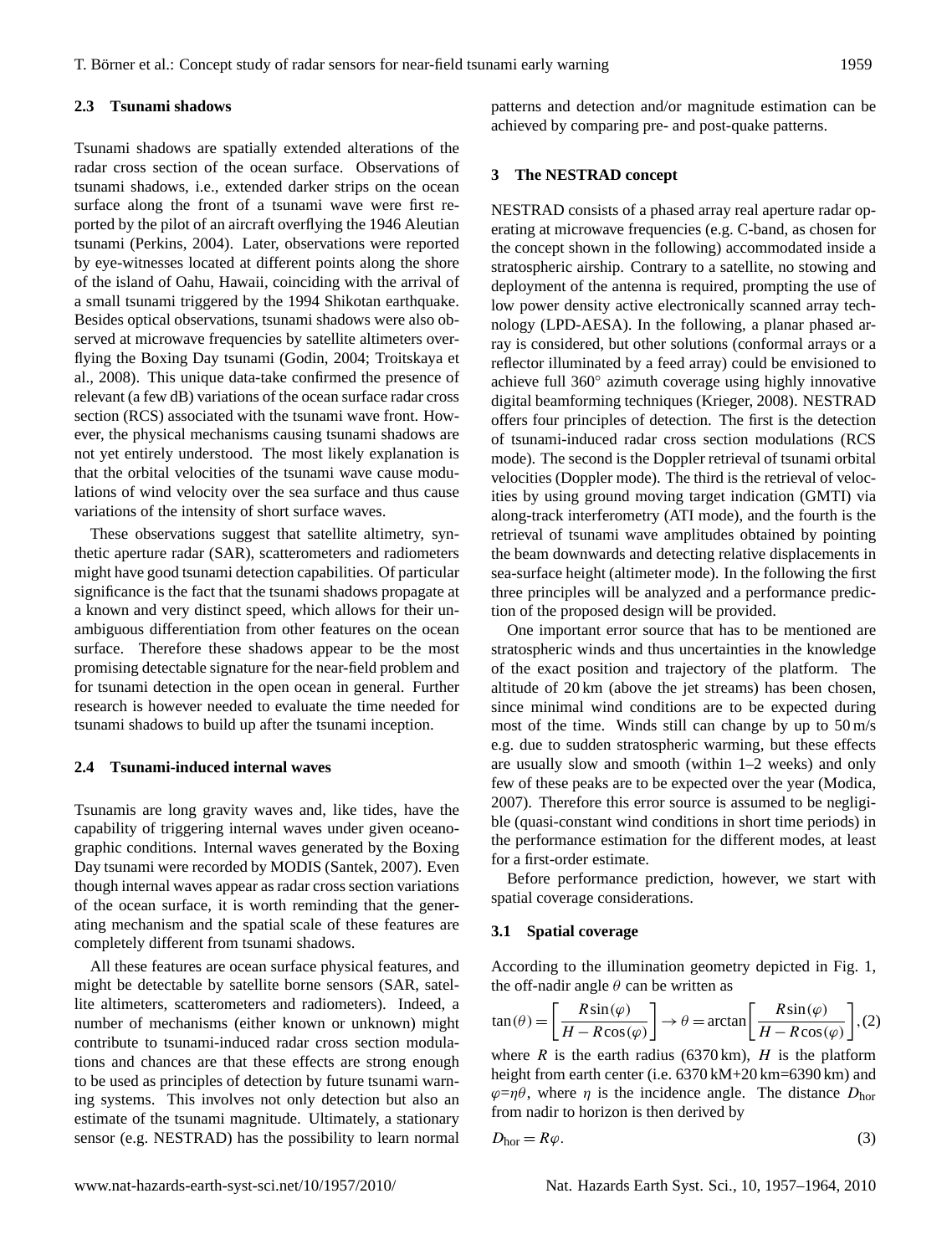

**Fig. 1.** Sketch of illumination geometry and spatial coverage.

The formulae above account for the geometric horizon (also called visual horizon). At microwave frequencies however, electromagnetic energy is bent slightly downwards. This phenomenon is such that the radar horizon is displaced farther away from the visual horizon. This effect can be taken into account by multiplying the earth radius by 4/3 (provided propagation occurs through a standard atmosphere) (Afullo et al., 2006). For a stratospheric airship located 20 km above ground, the radar horizon is thus located 575 km from the nadir point. So, considering the attitude change capabilities of the airship, the radar coverage for target detection is a disk of approximately 1000 km diameter. For the purpose of tsunami detection however, we must be able to retrieve the RCS of the ocean itself, and not of a target on its surface. In the following section the performance prediction shows acceptable signal-to-noise ratio (SNR) even for −30 dB at incidence angles up to 85◦ (250 km ground range, 500 km diameter disk), but the variability of ocean surface radar cross section (RCS) at low grazing angles is such that the real monitoring capabilities of the system can only be ascertained by experimental measurements.

In the case of the Sunda trench (see Fig. 2), the length (3000 km) is such that an array of 4–5 airships is necessary to provide early warning to the entire Java and Sumatra coastline. The same applies for the Mediterranean Sea (see Fig. 3), where almost every coastline lies in the near-field.

There are however situations where fewer units could cover the whole tsunamigenic areas of concern, providing near-field early warning to densely populated areas like Japan, the Cascadia Subduction Zone (CSZ) off Oregon and British Columbia or the Philippines.

#### **3.2 RCS (radar cross section) mode**

For the RCS mode we present a performance prediction based on the single pulse radar equation, known in the literature as the SLAR radar equation (Henderson et al., 1998). In



**Fig. 2.** Spatial coverage for Sunda trench and the Philippines.



**Fig. 3.** Spatial coverage required for the Mediterranean Sea.

remote sensing applications, in which the target is extended, it is appropriate to define  $\sigma_0$  (normalized radar cross section) as the radar cross section per unit area of the scene as a random variable, with a mean  $\sigma_0$ , which in general varies from one resolution element to another. The following equation expresses the average SNR of a single radar pulse viewing an extended target with homogeneous mean specific backscatter coefficient  $\sigma_0$ .

$$
SNR = \left(\frac{P_t G^2 \lambda^2}{(4\pi)^3 R^4}\right) \left(\frac{1}{L}\right) \sigma^0 \left(\frac{c\tau}{2\sin(\eta)}\right) \left(\frac{\lambda R}{L_a}\right) \left(\frac{1}{kNTB}\right) \quad (4)
$$

where  $P_t$  is the transmitted power, G the antenna gain, R the range distance,  $L_a$  the antenna aperture,  $\tau$  the pulse width,  $\lambda$  the radar signal wavelength, c the speed of light, N the noise figure,  $T$  the noise temperature,  $L$  the loss, and  $B$  is the Boltzmann constant.

For oceanographic applications, the normalized radar cross-section is strongly dependent on polarization (vertical *VV* or horizontal *HH*), angle of incidence, local wind speed and sea-state. For our performance prediction we will use indicative values. NESTRAD is meant to detect tsunamiinduced radar cross section modulations in the largest possible area. We will therefore consider incidence angles ranging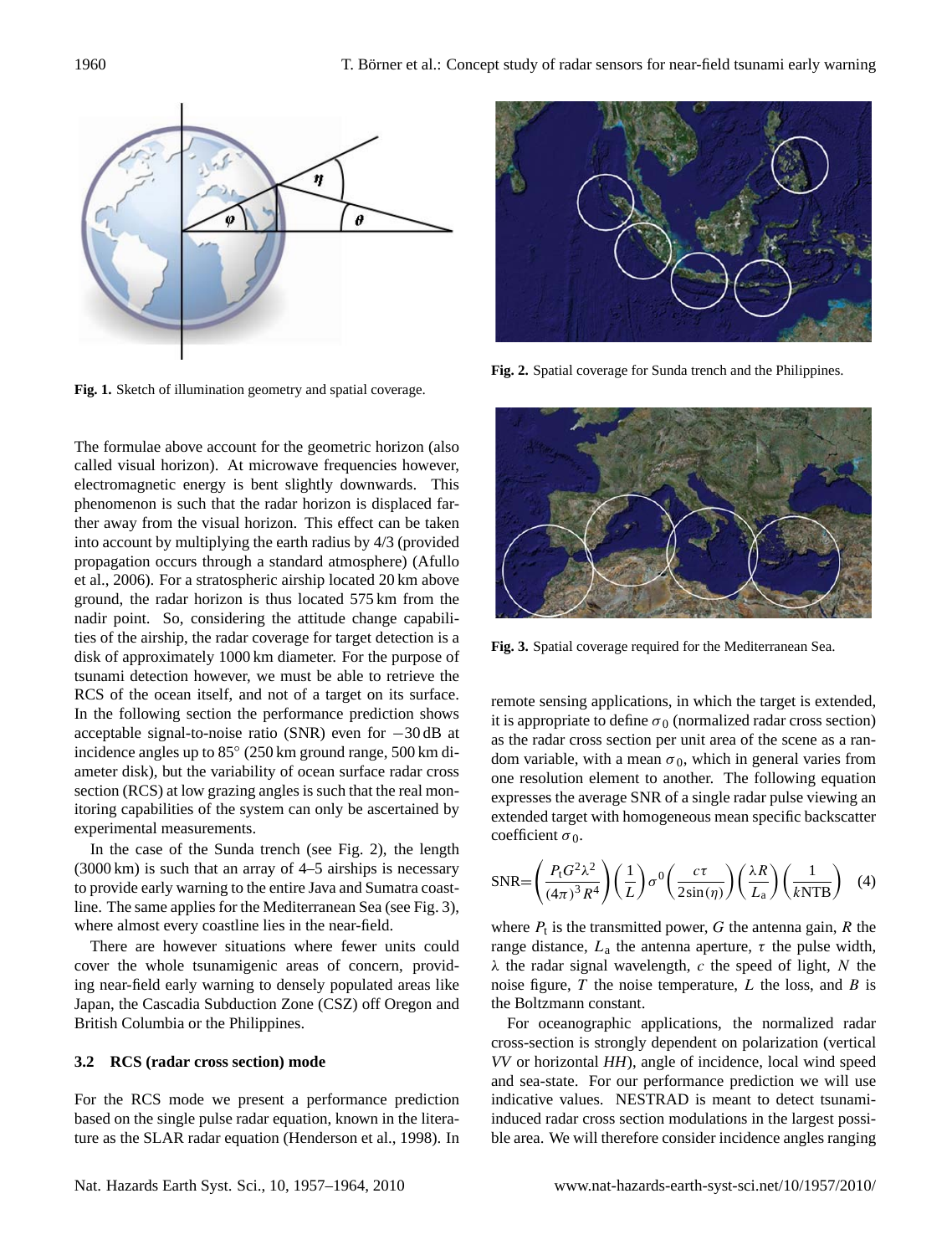from 0° (nadir) to 80°-85° (low grazing). For ocean observations, vertical polarization yields higher RCS than horizontal, thus driving the choice for a single polarization *VV* system. For low grazing angles, the RCS can be taken approximately equal to −30 dB. For airship-borne real aperture radars, PRF (pulse repetition frequency) constraints come from Nadirtransmit interferences and range ambiguities, i.e.

$$
W_a > 2\lambda R \text{ (PRF)} \tan(\eta) / c \tag{5}
$$

Further, if Doppler measurements are considered, the PRT (pulse repetition time) must also be reasonably shorter than the target decorrelation time, which is in the order of milliseconds.

Considering a continuous waveform (FMCW), follows an indicative system design for NESTRAD as shown in Table 1. C-band is chosen for its sensitivity to sea-surface roughness and cloud penetrating capabilities. Ka-band would also provide a very good sensitivity to ocean roughness, but unfortunately is much more affected by bad weather conditions (Danklmayer, 2009) than C-band and hence not a good choice for a reliable early warning tool. Vertical polarization is chosen given the higher RCS with respect to horizontal polarization. Beam steering capabilities allow the coverage from nadir to low grazing in elevation and from  $-60^\circ$  to  $+60^\circ$ from broadside in the azimuth direction, thus covering a circular sector approximately 120◦ wide. From Table 2 we can see that in the far range a SNR of 13 dB can be achieved at broadside, corresponding to an acceptable 10 dB SNR at 60◦ off broadside. Even though azimuth resolution in the far range appears to be poor (2000 m), it is still acceptable to resolve tsunami shadows, the latter having spatial extensions of thousands times tens of kilometers. This huge spatial scale will also be of great advantage for resolving the shadows, i.e. changes in the RCS of few up to 5 dB, since averaging over large areas is possible and thus will reduce uncertainties due to local statistical variation in ocean backscatter to a large extent. Finally it has to be stated that it is not yet clear how much bad weather situations with rain, turbulent and strong winds and huge seas will affect or limit the detection capabilities of the radar. However, since the performance shown in Table 2 is based on minimum power requirements, the sensitivity of the system can be easily enhanced by increasing the power, which is absolutely no problem on airships.

# **3.3 Doppler mode**

Being stationary, the system can be used as a pulse Doppler radar to estimate sea surface radial velocities. Tsunami orbital velocities appear as anomalous surface currents whose value is crucially dependent on tsunami magnitude and bathymetry. In this section, we consider the problem of tsunami orbital velocity detection with a real aperture radar at microwave frequencies.

|  | <b>Table 1. NESTRAD</b> design parameters. |  |  |
|--|--------------------------------------------|--|--|
|--|--------------------------------------------|--|--|

| <b>System Parameters</b>                   |                                   |
|--------------------------------------------|-----------------------------------|
| Antenna                                    | $10 \text{ m} \times 3 \text{ m}$ |
|                                            | phased array                      |
| Frequency                                  | 5 GHz                             |
| Polarization                               | VV                                |
| Path Loss                                  | 3 dB                              |
| Noise Figure                               | 3 dB                              |
| Antenna Parameters                         |                                   |
| Antenna Aperture                           | $30 \text{ m}^2$                  |
| Antenna Gain                               | 51 dBi                            |
| Side lobe level                            | $-15$ dB                          |
| Max. scan angle from broadside (elevation) | $45^{\circ}$                      |
| Max. scan angle from broadside (azimuth)   | $60^{\circ}$                      |

The accuracy of the velocity measurement yielded by a stationary Doppler radar system is given by the square root of the variance of the velocity estimator (Doviak et al., 1993; Rodriguez et al., 1992):

$$
var(\hat{v}) = \left(\frac{\lambda}{4\pi PRF}\right)^2 \frac{1}{2N^2} \left(\frac{1 - |\rho[1]|^2}{|\rho[1]|^2}\right)
$$

$$
\sum_{n = -(N-1)}^{(N-1)} |\rho[n]|^2 (N - |n|)
$$
(6)

where  $\hat{v}$  is the line-of-sight velocity estimator, N is the number of samples,  $\rho[n]$  is the correlation coefficient at PRT  $\cdot n$ time lag, and  $\lambda$  is the radar wavelength. Substituting the design values given in Tables 1 and 2 into the formula we obtain a velocity accuracy of approx. 1 cm/s for a SNR of 20 dB. This value should in principle allow the retrieval of the tsunami-induced surface current signature also in the open ocean without requiring the wave to propagate in shallow bathymetry.

Note that the correlation coefficient is not only dependent on the time lag, but also on the spatial extension of the radar resolution cell. Being a real aperture radar the quality of the Doppler measurement might be degraded in the far range with a consequent constraint on the coverage area for this operating mode, i.e. the spatial coverage will be much lower (∼100 km) than for the RCS mode. The velocity accuracy can be enhanced by increasing the PRF, and thus also a tsunami with low horizontal orbital velocities should principally be detectable, since these tsunami-induced velocity changes again apply to a very large area. However, the spatial coverage limitation emphasizes to treat this detection mode only as an add-on, which is not able to fully replace, but probably to add significant value to the RCS mode.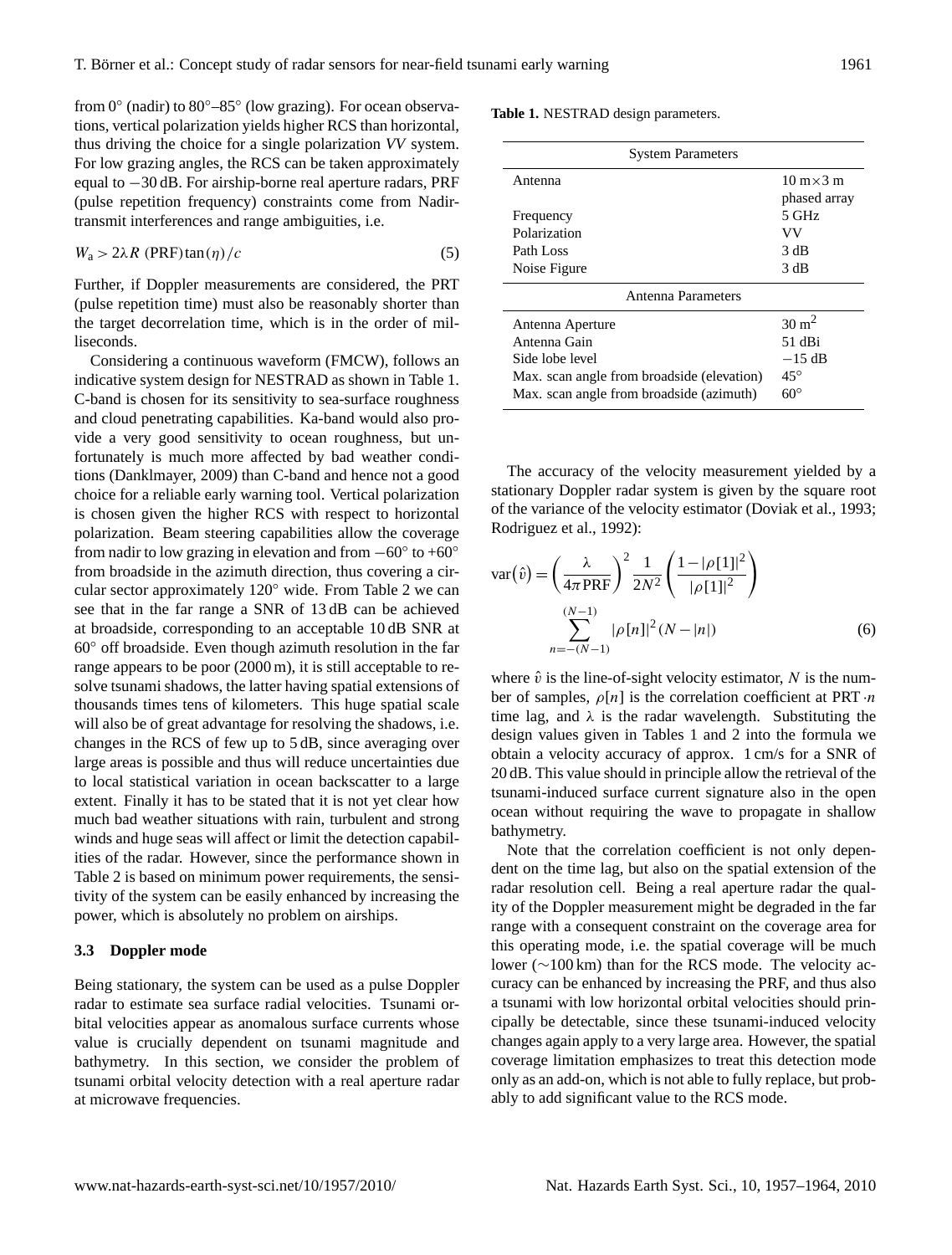**Table 2.** NESTRAD performance at near and far range.

| <b>Waveform Parameters</b> | far range             | near range      |
|----------------------------|-----------------------|-----------------|
| Incidence angle            | $70^\circ - 80^\circ$ | $20^{\circ}$    |
| $\sigma_0$                 | $-30$ dB              | $-20$ dB        |
| <b>PRF</b>                 | 800 Hz                | $2$ kHz         |
| Pulse width                | $1.25 \text{ ms}$     | $0.5$ ms        |
| Peak power                 | 100 W                 | 1 W             |
| <b>Bandwidth</b>           | 150 MHz               | 150 MHz         |
| Duty cycle                 | 100% FMCW             | 100% FMCW       |
| <b>SNR</b>                 | 13 dB                 | 40dB            |
| Range resolution           | 1 m                   | 3 m             |
| Azimuth resolution         | $2000 \text{ m}$      | $100 \text{ m}$ |
|                            |                       |                 |

# **3.4 ATI (along-track interferometry) mode and SAR (synthetic aperture radar)**

Considering the airship platform to be moving, rather than being stationary, offers additional possibilities of operating the radar. With a linear movement of the platform along the antenna aperture (azimuth) a much larger antenna aperture can be synthesized, resulting in the typical high-resolution SAR imaging mode, which is used by almost all the current remote-sensing radar systems. Thus, assuming an aperture length of 10 m and a signal bandwidth of 150 MHz, the spatial resolution would be around 5 m in azimuth (flight direction) and 1 m in range (radar look direction), independent of the sensor height above ground. The SAR mode, however, is not a good candidate for ocean monitoring, since it requires coherent summation of radar signals over the whole length of the synthetic aperture. At the low speed of an airship (∼50 m/s), building up the synthetic aperture requires acquisition time in the order of seconds, whereas the correlation length of ocean wave movement is in the order of milliseconds. SAR imaging, in this case, makes only sense over solid earth targets, which stay coherent over longer periods of time.

Coming back to tsunami detection, the movement of the platform also opens up the opportunity of using along-track interferometry (ATI) to measure velocities of ground targets and thus also orbital velocities of ocean waves. The principal of ATI is to use two antennas at slightly different positions in the along-track (flight-) direction. If a target is moving in the radial direction (radar look direction), the Doppler spectra at the two antennas will be different and, with this difference, the radial velocity component can be estimated. The details of ATI and ground moving target indication (GMTI) can be found in (Sharma, 2004). With regard to tsunami detection it is particularly important to know, whether the expected orbital velocities can be resolved by ATI techniques or not. The minimal resolvable radial target velocity  $v_{\text{min}}$ depends on the velocity of the platform  $v_{\rm P}$ , the radar wavelength  $\lambda$  and the length of the antenna aperture L. In order to generate two separate antennas in along-track with the actual NESTRAD design, the 10 m phased array antenna can be electronically divided into two smaller antennas with the length of 5 m each, which would then yield a minimal resolvable velocity of

$$
v_{\min} = \frac{\lambda v_{\text{P}}}{2L} = 0.025 \frac{\text{m}}{\text{s}} = 2.5 \frac{\text{cm}}{\text{s}},\tag{7}
$$

assuming a platform velocity of 50 m/s. Since 2.5 cm/s is in the range of a large tsunami, the accuracy would have to be increased for a small tsunami, e.g. by increasing the aperture L. Unfortunately this is not the only limiting factor for ATI over the ocean. In order to enable sufficiently coherent data for resolving the required ocean currents, the time lag between the two ATI acquisitions has to be in the order of the decorrelation time, i.e. milliseconds. The distance d of the two individual antenna phase centers with respect to correlation time  $\tau_{\text{corr}}$  and platform velocity  $v_{\text{P}}$  is given by (Romeiser, 2000)

$$
d = \tau_{\text{corr}} \cdot v_{\text{P}}.\tag{8}
$$

As for the aforementioned configuration and a correlation time of 1 ms, the distance  $d$  would have to be 5 cm, which cannot be achieved by using only one electronically divided antenna. Hence the biggest problem and limiting factor is the low platform velocity, which cannot be significantly increased. Only expensive solutions using at least two very large antennas are able to ensure sufficient ATI performance for tsunami detection.

Interferometry (InSAR), polarimetry (PolSAR), polarimetric SAR interferometry (PolInSAR) and also bistatic geometries (e.g. using two NESTRAD platforms) are further options of using the radar.

# **4 NESTRAD's multi-purpose approach**

Since a tsunami occurs only rarely, a sensor like NESTRAD would be too expensive and inefficient if designed exclusively for the purpose of tsunami warning. As already pointed out in the previous sections there are many different possibilities and options/modes to operate an advanced radar instrument. Due to the fact that radar instruments nowadays can be very lightweight (easily below 50 kg if required), and that airships are able to carry huge payloads up to a few tons, there is enough space and mass budget left for arbitrary additional sensors (e.g. optical, GNSS, infrared, more radar, etc.) on the same platform, which could be used for many applications. Beyond the capability of quick and effective tsunami detection, such a system could be able to serve for example for sea state monitoring in general, ship tracking (traffic, piracy, etc.), reconnaissance and surveillance, local weather monitoring, hurricane monitoring, volcano monitoring, flood monitoring, traffic monitoring, and as a communication relay station.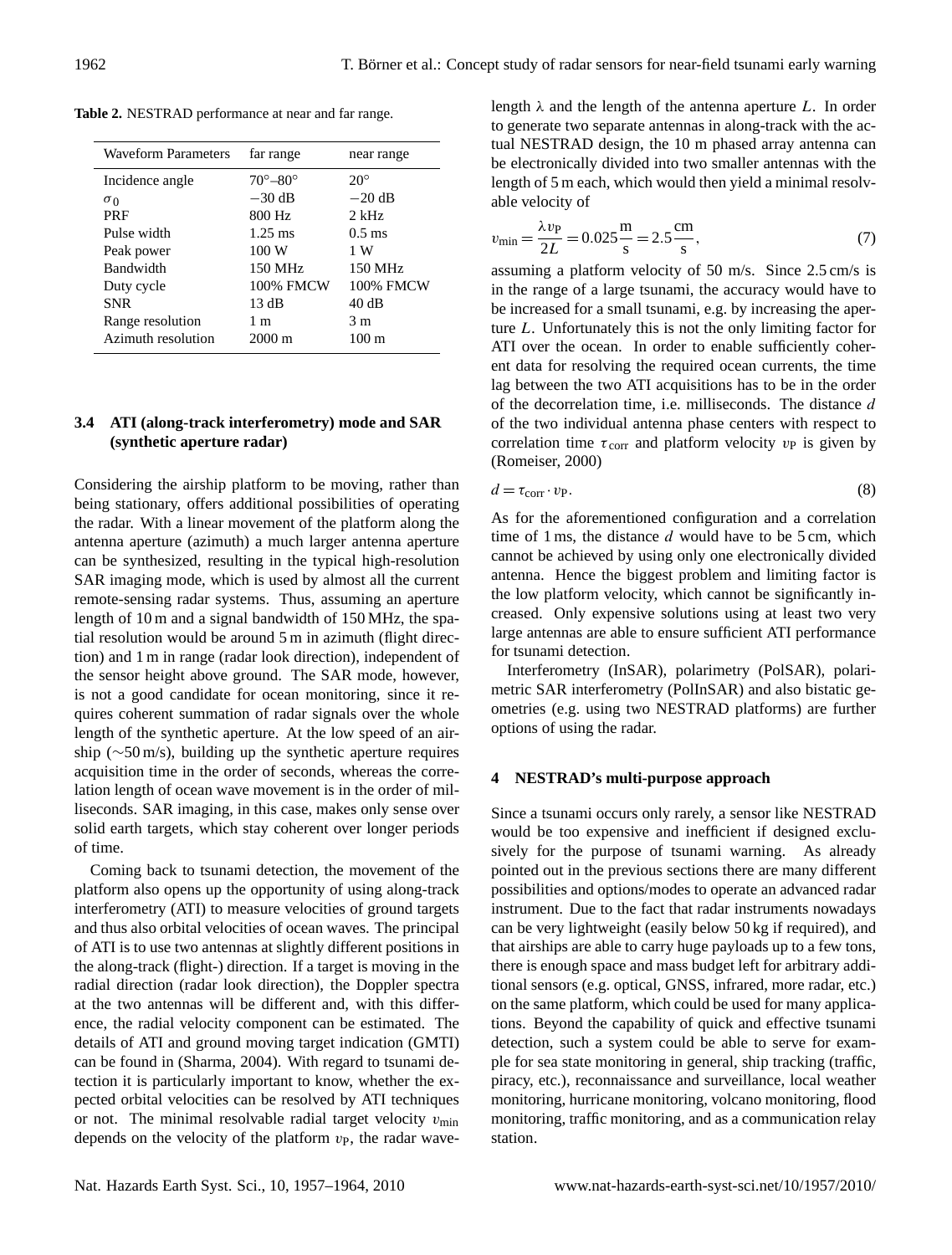# **5 Conclusions**

In this paper, a concept for near-field tsunami early warning is presented. NESTRAD consists of a phased array antenna accommodated inside a stationary or slowly moving airship meant to provide continuous monitoring of the ocean surface. A preliminary performance prediction is given, and the system appears to be capable of providing off-shore measurements of tsunami-related features.

The initial review of tsunami physical features has highlighted a plethora of phenomena that have received widespread attention in the remote sensing literature. Research in the field was mainly substantiated by data from LEO satellites. However, unless an inter-linked constellation of a large number  $(>50)$  of satellites is considered, LEO satellites cannot match the challenging requirements posed by near-field tsunami early warning. All possible space platforms have then been considered and stratospheric airships were found to be able to serve as ideal platforms for continuous monitoring of large ocean areas.

Tsunami shadows have been found to be the most promising tsunami related signature for detection using radar sensors, since the observed RCS modulations of a few dB over very large areas should be easy to resolve even using very minimalistic radar designs. The RCS mode also provides a huge permanent coverage of approx. 1000 km disk diameter from 20 km platform height.

The physical characterization of tsunami waves from a radar remote sensing viewpoint is still in its initial stages, and more information is needed for a robust characterization. Open questions are, among others, related to information on the initial stages of the wave, e.g.: how long does it take for orbital velocities and/or for tsunami shadows to build up to a maximum after the initial generation? Which is the dependence of tsunami shadows on atmospheric weather? Which is the dependence of tsunami shadows on tsunami magnitude?

Finally we shall like to point out that first experimental tests using radar on an airship platform are planned by the Microwaves and Radar Institute of DLR in cooperation with the University of Jülich (Germany) and the Zeppelin company for the year 2011.

*Acknowledgements.* The presented work is part of the GITEWS project (German Indonesian Tsunami Early Warning System) funded by the German Federal Ministry for Education and Research (BMBF), Grant 03TSU01.

Edited by: J. Lauterjung Reviewed by: two anonymous referees

#### **References**

- Afullo, T. J. and Odedina, P. K.: On the K-factor distribution and diffraction fading for southern Africa, Trans. SAIEE, 97(2), 172– 181, 2006.
- Allen, T.: The Story of GANDER, Sensors 2006, 6(3), 249–259, doi:10.3390/s6030249, 2006.
- Anderson, S. J.: Prospects for Tsunami Detection and Characterisation with HF Skywave Radar, Proc. IEEE International Radar Conference Radar 2008, Adelaide, Australia, 666–672, 2008.
- Bryant, E.: Tsunami: the underrated hazard, Cambridge University Press, New York, 2001.
- Cooney, M.: Colossal spy airships with 15-story radars get \$400M reality check, available at: [www.networkworld.com/community/](www.networkworld.com/community/node/41368) [node/41368](www.networkworld.com/community/node/41368) (last access: September 2010), 2009.
- Danklmayer, A. and Chandra, M.: Precipitation Effects for Ka-band SAR, Proc. Advanced RF Sensors For Earth Observation (ARSI), Noordwijk, 2009.
- Doviak, R. J. and Zrnic, D. S.: Doppler Radar and Weather Observations, 2nd ed., San Diego, CA: Academic Press, 1993.
- Godin, O. A.: Air-sea interaction and feasibility of tsunami detection in the open ocean, J. Geophys. Res., 109, C05002, doi:10.1029/2003JC002030, 2004.
- Hanlon, M.: Stratospheric airship reaches near-space altitude during demonstration flight, available at: [www.gizmag.com/go/](www.gizmag.com/go/4901/) [4901/](www.gizmag.com/go/4901/) (last access: September 2010), 2005.
- Henderson, F. M. and Lewis, A. J. (eds.): Principles and applications of imaging radar, Manual of remote sensing: Third edition, Volume 2, John Wiley and Sons, Inc., Somerset, NJ (United States), ISBN 0-471-33046-9, 1998.
- Krieger, G., Gebert, N., Younis, M., Bordoni, F., Patyuchenko, A., and Moreira, A.: Advanced concepts for ultra-wide swath SAR imaging, Proc. European Conference on Synthetic Aperture Radar EUSAR 2008, Friedrichshafen, Germany, 2008.
- Lautrup, B.: Tsunami Physics, Science Journal Kvant, 22–25, 2005.
- Lipa, B. J., Barrick, D. E., Bourg, J., and Nyden, B. B.: HF Radar Detection of Tsunamis, J. Oceanography, 62, 705–716, 2006.
- Modica, G. D., Nehrkorn, T., and Myers, T.: An Investigation of Stratospheric Winds in Support of the High Altitude Airship, available at: <ams.confex.com/ams/pdfpapers/128256.pdf> (last access: September 2010), 2007.
- Myers, R. G.: Potential For Tsunami Detection And Early-Warning Using Space-Based Passive Microwave Radiometry, Master Thesis at the Massachusetts Institute of Technology, available at: [dspace.mit.edu/bitstream/handle/1721.1/42913/244303119.](dspace.mit.edu/bitstream/handle/1721.1/42913/244303119.pdf?sequence=1) [pdf?sequence=1](dspace.mit.edu/bitstream/handle/1721.1/42913/244303119.pdf?sequence=1) (last access: September 2010), 2008.
- Okal, E. A.: Tsunami detection by satellite altimetry, J. Geophys. Res., 104(B1), 589–615, 1999.
- Perkins, S.: Catching waves: ocean-surface changes may mark tsunamis, Science News, vol. 165, February 21, p. 116, 2004.
- Qureshi, I.: An airship that can counter cross-border terrorism, available at: spot.colorado.edu/∼[dziadeck/airship/india.](spot.colorado.edu/~dziadeck/airship/india.htm) [htm,](spot.colorado.edu/~dziadeck/airship/india.htm) 2003.
- Rodriguez, E. and Martin, J. M.: Theory and design of interferometric synthetic aperture radars, Radar and Signal Processing, IEE Proceedings F, 139(2), 147–159, 1992.
- Romeiser, R. and Thompson, D. R.: Numerical Study on the Along-Track Interferometric Radar Imaging Mechanism of Oceanic Surface Currents, IEEE T. Geosci. Remote, 38(1), 446–458, 2000.